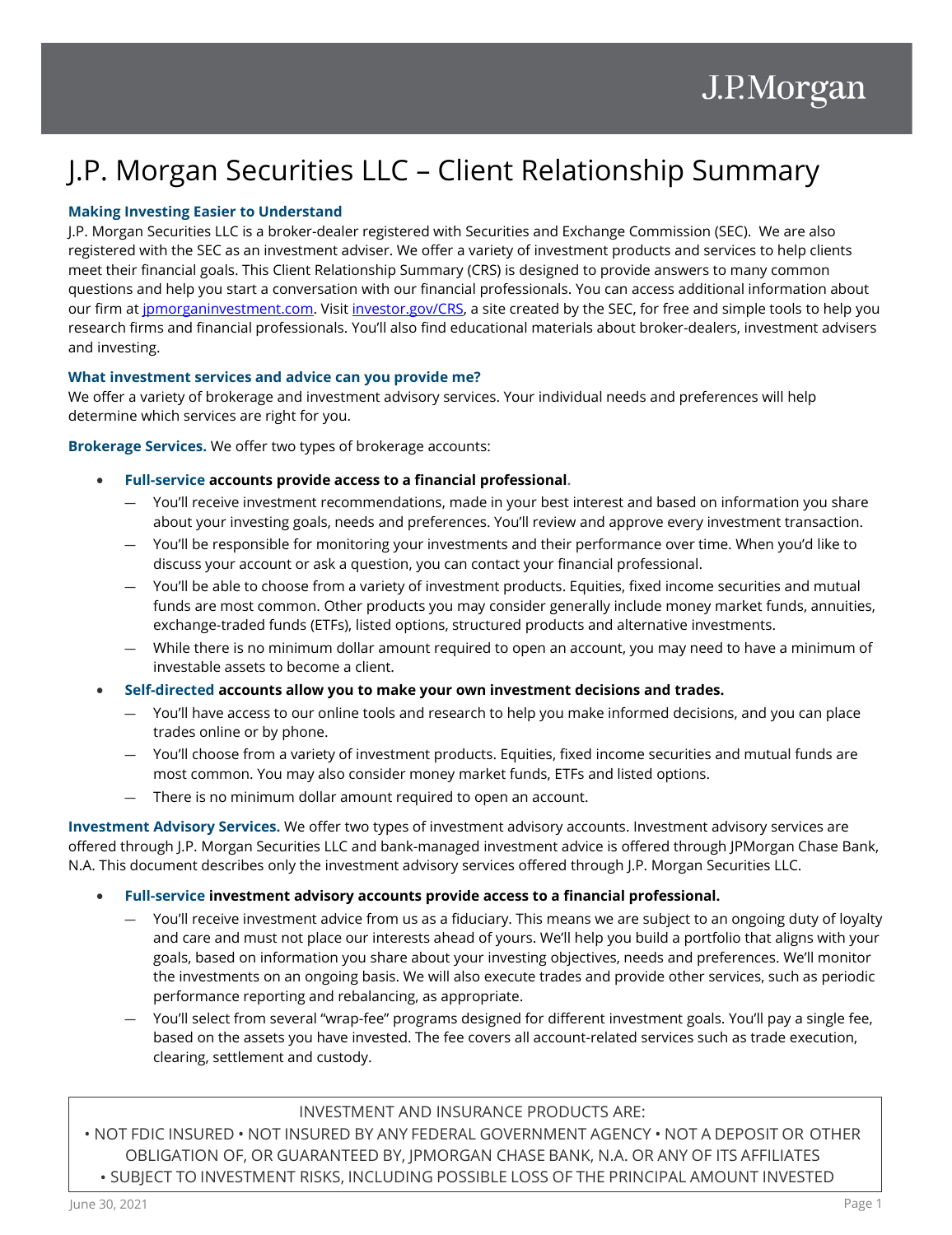- We have discretionary or non-discretionary programs:
	- In a discretionary program, a manager makes the decision about the purchase or sale of each asset on your behalf. We may have certain restrictions on our ability to purchase proprietary products. You can choose J.P. Morgan Securities LLC, an affiliate or a third-party as the manager.
	- In a non-discretionary program, we provide investment advice, and you make the decision about the purchase or sale of each asset.
- There are minimum balances required for certain programs.
- **Automated investment advisory accounts provide access online or on your mobile device.** 
	- You'll receive an investment strategy recommendation based on information you enter about your investing goals, needs and preferences.
	- We manage your investments through portfolios built with J.P. Morgan ETFs. Any ETF expenses will be rebated or offset against the single fee you'll pay, based on the assets you have invested. The fee covers all accountrelated services such as trade execution, clearing, settlement and custody.
	- There is a minimum deposit and balance required for this account.

If your relationship with us includes products and services, such as investment banking or custodial services, that are not mentioned in the principal services described above, please refer to the documents relating to those transactions or services for information or visit [https://www.jpmorgan.com/content/dam/jpm/global/disclosures/by-regulation/prime](https://www.jpmorgan.com/content/dam/jpm/global/disclosures/by-regulation/prime-brokerage-services-jpms.pdf)[brokerage-services-jpms.pdf.](https://www.jpmorgan.com/content/dam/jpm/global/disclosures/by-regulation/prime-brokerage-services-jpms.pdf) 

#### **To Learn More**

Visit [jpmorganinvestment.com](https://investment.jpmorgan.com/) to learn more about our services, fees and account requirements.

#### **Questions to Ask to Start the Conversation…**

- *Given my financial situation, should I choose an investment advisory service? Should I choose a brokerage service? Should I choose both types of services? Why or why not?*
- *How will you choose investments to recommend to me?*
- *What is your relevant experience, including your licenses, education and other qualifications? What do these qualifications mean?*

### **What fees will I pay?**

Fees vary by the type of account and are paid whether you make or lose money on your investments. Fees and costs reduce any amount of money you make on your investments over time. Please make sure you understand what fees and costs you are paying.

Account fees may include service and maintenance fees and be charged at different times. For example, brokerage transaction fees are charged when you buy or sell a security. Maintenance fees are generally charged once each year. Fees are shown in a number of places, including statements, billing notices and transaction confirmations. Visit [jpmorganinvestment.com](https://investment.jpmorgan.com/) to learn more about our services, fees and account requirements.

#### **Full-service Brokerage Accounts:**

- You'll pay a transaction fee, "commission" or "mark-up/mark-down" on every purchase or sale of a security unless we tell you otherwise. This fee may be in addition to or included in the price you pay for the investment itself.
- You'll pay a transaction fee when a trade is executed. For some products, such as mutual funds, you may pay a fee when you sell the fund before you've held it for a minimum amount of time.
- Some investment products, such as mutual funds, annuities and alternative investments, charge ongoing fees for as long as you hold them.

#### **Self-directed Brokerage Accounts:**

- You'll pay a commission based on the security type and how you place the trade on your own or with the help of a service center representative.
- You'll pay no commission for buying and selling U.S.-listed equities and ETFs when you trade online. There are other costs associated with certain products, including mutual funds and ETFs. Option trades are subject to an additional fee.

#### **Full-service Investment Advisory Accounts:**

• You'll pay a fee based on either the total market value of the assets in your account or on the value of the assets that we manage for you.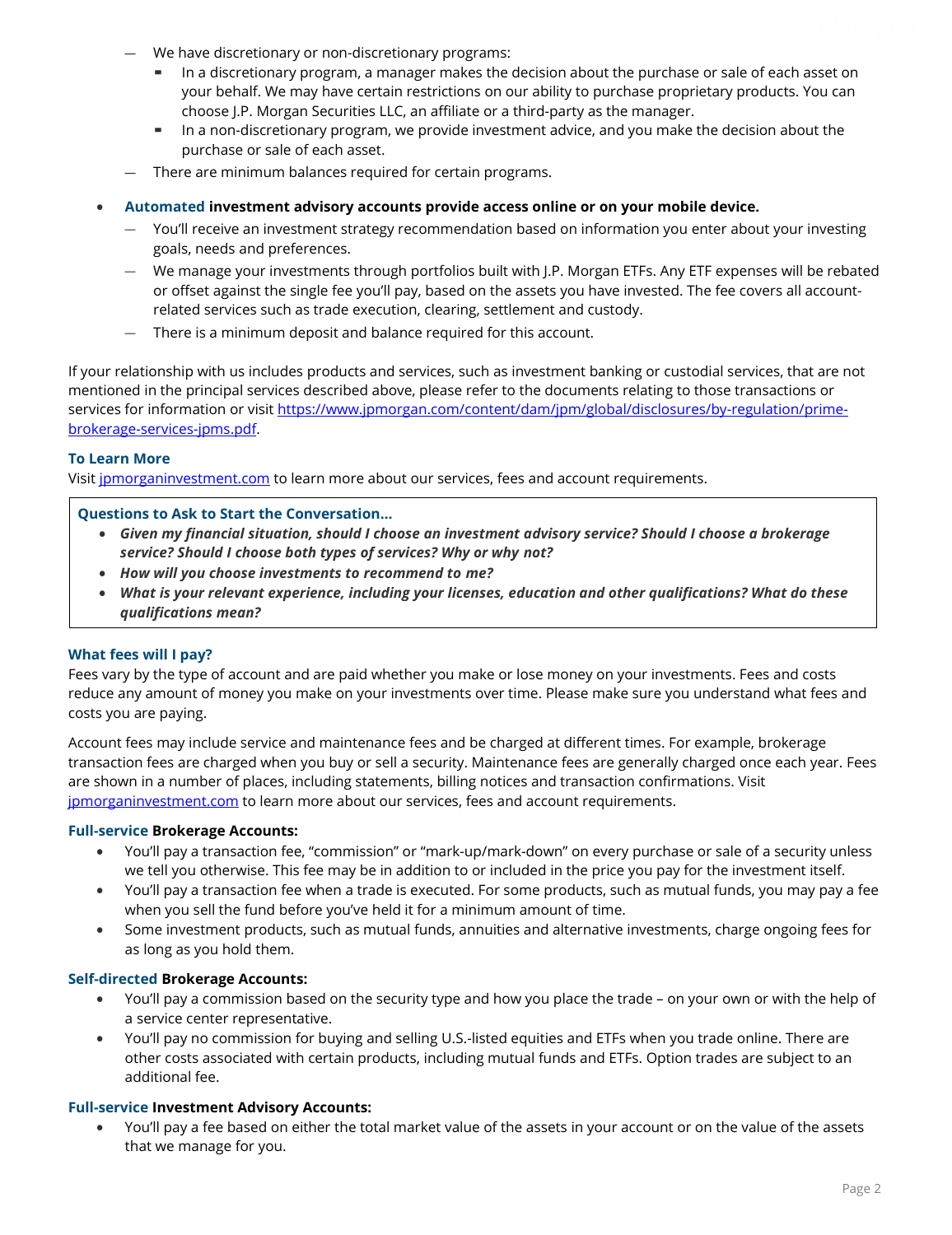- Since the fee is based on a percentage of your assets, the more assets you have with us, the larger the fee may be. This gives us an incentive to encourage you to increase the assets in your account.
- The fee will include most transaction costs and fees that are incurred. It will not include transaction costs executed with another broker-dealer.
- Certain products, such as mutual funds and ETFs, will charge ongoing fees when held in an advisory account.
- The program you choose determines the fee schedule and when you're charged.
- You will generally pay higher fees for our full-service advisory programs than for our automated advisory account.
- Some investment managers charge a management fee in addition to our fee.

## **Automated Investment Advisory Accounts:**

- You'll pay an annual fee based on a percentage of your account's value.
- Since the fee is based on a percentage of your assets, the more assets you have with us, the larger the fee may be. This gives us an incentive to encourage you to increase the assets in your account.
- Our automated advisory program allows you to develop your own personalized investment strategy.
- You will generally pay lower fees for our automated advisory accounts than for our full-service advisory programs.

## **To Learn More**

Visit [jpmorganinvestment.com](https://investment.jpmorgan.com/) to learn more about our services, fees and account requirements.

## **A Question to Ask to Start the Conversation…**

*Help me understand how these fees and costs might affect my investments. If I give you \$10,000 to invest, how much will go to fees and costs, and how much will be invested for me?*

## **What are your legal obligations to me when providing recommendations as my broker-dealer or when acting as my investment adviser? How else does your firm make money, and what conflicts of interest do you have?**

- When we make a recommendation as your broker-dealer or act as your investment adviser, we must act in your best interest and not put our interest ahead of yours. At the same time, the way we generate revenue may create some conflicts of interest. You should understand and ask us about these conflicts because they can affect the recommendations and investment advice we provide you.
- Here are some examples of potential conflicts to help you understand what this means.
	- We may recommend proprietary products issued or managed by J.P. Morgan, resulting in more compensation to our firm on purchases of these products. This gives us an incentive to recommend proprietary products before products or services issued by third-parties.
	- We may recommend products issued by third-parties and receive compensation or other types of nonmonetary benefits from them in return for recommending products they issue.
	- We may receive compensation in the form of revenue sharing for investments made by our clients in affiliated or third-party products.
	- We may sell a security directly from our own account to a client account, or purchase a security into our own account directly from a client account (referred to as principal trading). We may have a financial incentive to recommend that a security be sold on a principal basis if, for example, we own the security in our own account and we believe the security will decline in value or want to sell it for another reason. In investment advisory accounts, we generally do not permit principal trading.
	- J.P. Morgan Securities LLC may act as underwriter, initial purchaser or placement agent in connection with securities offerings and typically receives compensation from the seller or issuer.
	- We may use our own broker-dealer to provide you with investments and services, for example trade execution and access to market research, for which we may earn additional compensation.
	- Some clients may have access to investment banking services for which J.P. Morgan Securities LLC could earn separate compensation.

## **To Learn More**

Visit jomorganinvestment.com to learn more about our conflicts of interest.

## **A Question to Ask to Start the Conversation…**

*How might your conflicts of interest affect me, and how will you address them?*